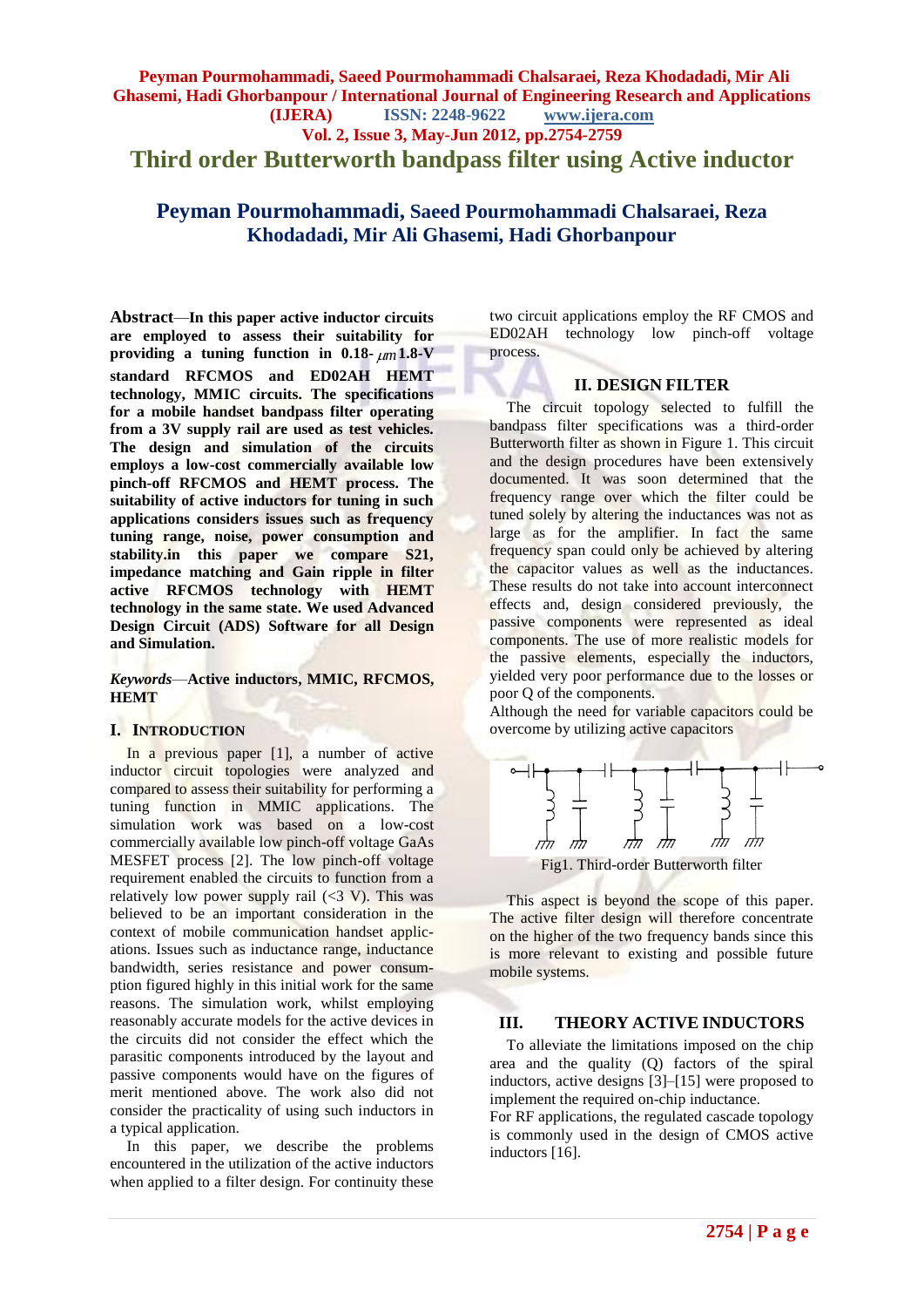## **Vol. 2, Issue 3, May-Jun 2012, pp.2754-2759**

Fig. 2(a) shows the schematic of the active inductor. As the input voltage applies to the gate terminal of the common-source transistor M1, the transconductance gm1 converts the voltage to a drain current charging the capacitance Cgs2 of transistor M2. The voltage established across Cgs2 is then converted to the input current by the transconductance of M2, emulating the current– voltage characteristics of a shunt inductance. Note that the transistor M3 is used as the gain-boosting stage to enhance the Q factor of the active inductor, while the required bias currents for M1 and M2 are provided by the current mirrors. From the smallsignal analysis, the nodal voltages and can be expressed as M4-M7 from the small-signal analysis, the nodal voltages V1 and V2 can be expressed as

$$
V_1 = -\frac{g_{m1}}{sC_{gs3} + g_{m3}} V_{in}
$$
 (1)

$$
V_2 = \frac{s^2 C_{gs3} + s C_{gs2gm3} - gmlgm3}{s^2 C_{gs2} C_{gs3} + s C_{gs2gm3} + s C_{gs2g3gds4} + gm3gds4} \quad (2)
$$



Fig. 2. (a) Schematic and (b) equivalent circuit of the regulated cascode active inductor.

And the input admittance of the active inductor is given by

$$
Y_{in} = \frac{1}{Z_{in}} \approx \frac{g_{m1}g_{m2}g_{m3}}{sC_{gs2}(g_{m3} + sC_{gs3})} + \frac{g_{m1}g_{m3}}{g_{m3} + sC_{gs3}} + sC_{gs1}
$$
(3)

Assuming that the operating frequency of the active inductor is much lower than the cutoff frequency of M3, which can be expressed as  $W_{T3}=g_{m3}/C_{gs3}$ , the input admittance of the active inductor can be approximated by the equivalent circuit, as shown in Fig. 2(b), and the expressions of the L, $R_s$ ,  $G_p$ , and  $C_p$  are provided as

$$
L \approx C_{gs2} / (g_{m1}g_{m2})
$$
\n<sup>(4)</sup>

$$
R_s = -\omega^2 C_{gs2} C_{gs3} / (g_{m1}g_{m2}g_{m3})
$$
\n(5)

(6)

$$
G_p = g_{m1}
$$

$$
P \sim m_1
$$
  
\n
$$
C_p \approx C_{gs1}
$$
 (7)

For an active inductor, the value of the inductance L is determined by the small-signal circuit parameters of M1 and M2 , while the Q factor is strongly influenced by the values of  $G_p$  and  $R_s$ . In the equivalent circuit,  $G_p$  represents the shunt conductance, accounting for the loss of the active inductor. On the other hand, Rs is a negative resistance with frequency-dependent characteristics. Based on the simplified circuit model, the resonant frequency of the active inductor is given by

$$
f_{RES} = \frac{1}{2\pi\sqrt{LC_P}} = \frac{1}{2\pi} \sqrt{\frac{g_{m1}}{C_{gs1}}} \cdot \sqrt{\frac{g_{m2}}{C_{gs2}}} \approx \frac{1}{2\pi} \sqrt{W_{T1}W_{T2}}
$$
(8)

Note that  $W_{T1}$ and  $W_{T2}$  are the cutoff frequencies of M1 and M2, respectively, which impose a fundamental limitation on the operating frequencies of the active inductors. Typically, the active inductors are operated at frequencies much lower than the resonant frequency to ensure the desirable circuit characteristics.

mode. As the amplitude of the signal power increases, the excess voltage swing leads to a decrease in the transconductance of the transistors. The inductance L thus deviates from its smallsignal value due to the nonlinear characteristics, resulting in undesirable signal distortion. Therefore, the impact of the linearity issues on the circuit performance should be carefully examined when the active inductors are used to replace the spiral inductors in MMIC designs. For a CMOS active inductor using the regulated cascade topology, the deviation in the transconductance due to largesignal operations can be effectively minimized by increasing the overdrive voltage and by reducing the transistor size at the expense of an elevated supply voltage.

### **IV. DESIGN OF THIRD ORDER BUTTERWORTH BANDPASS FILTER USING RFCMOS**

#### *A. DESIGN ACTIVE INDUCTOR RFCMOS*

Figure 3 shows schematic active inductor  $0.18 \mu m$  RFCMOS technology. From (4), the value of L is governed by the transconductances  $g_{m1}$  and  $g_{m2}$ . Hence, the equivalent inductance can be adjusted by the bias currents  $I_1$  and  $I_2$ , resulting in another degree of freedom for the circuit operation. In (3), the value of the inductance L is determined by the transconductance  $g_{m1}$  and  $g_{m2}$ , which are considered constant under small-signal approxi-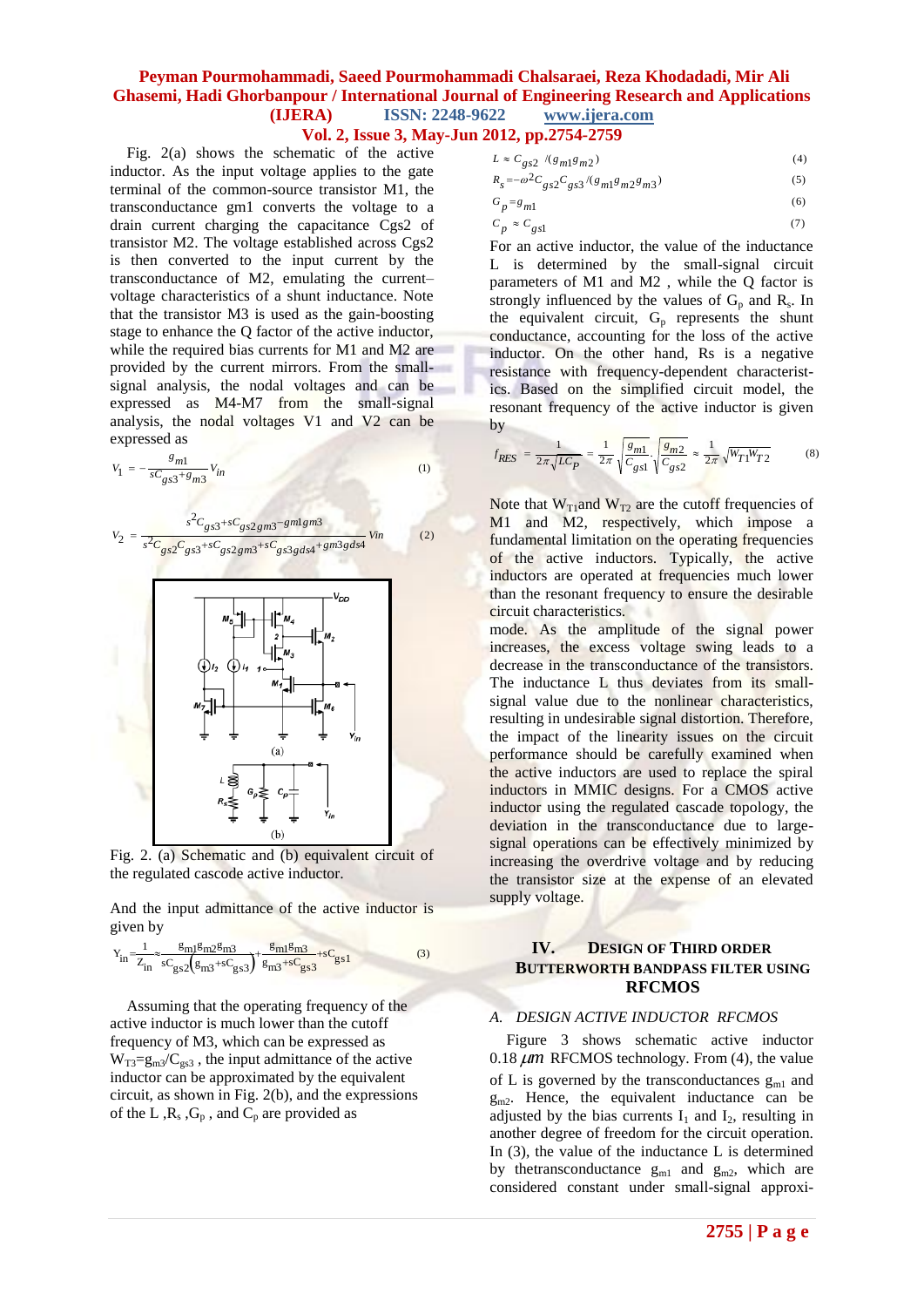**Vol. 2, Issue 3, May-Jun 2012, pp.2754-2759**

mation. However, it is not very accurate for the active inductors operating in the large-signal. Figure 4 shows Measured equivalent inductance at various bias currents (I1, I2).



Fig 3. Schematic active inductor



Fig. 4. Measured equivalent inductance at various bias currents  $(I_1, I_2)$ .

#### *B. DESIGN OF FILTER WITH COMPONENT ELEMENT*

We first design Filter with RFCMOS component element. Figure 5 shows Schematic Design of component element. Fig 6 And 7 Shows the Result of Filter with Component Element in 2GHz center frequency.



Fig 5. Schematic Design of component element



Fig 6. Impedance Matching Butterworth Filter with Component Element



Fig 7. dB (S21) and dB(S12) Butterworth Filter With Component Element

## *C. DESIGN OF FILTER WITH ACTIVE INDUCTOR*

In this step we use active inductor instead of component inductor. Fig 9 to 11 shows the Result of Third order Butterworth Filter with Active inductor in 2GHz center frequency.



Fig 8. Schematic of Third order Butterworth Filter active inductor



Fig 9. Impedance matching of Third order Butterworth Filter active inductor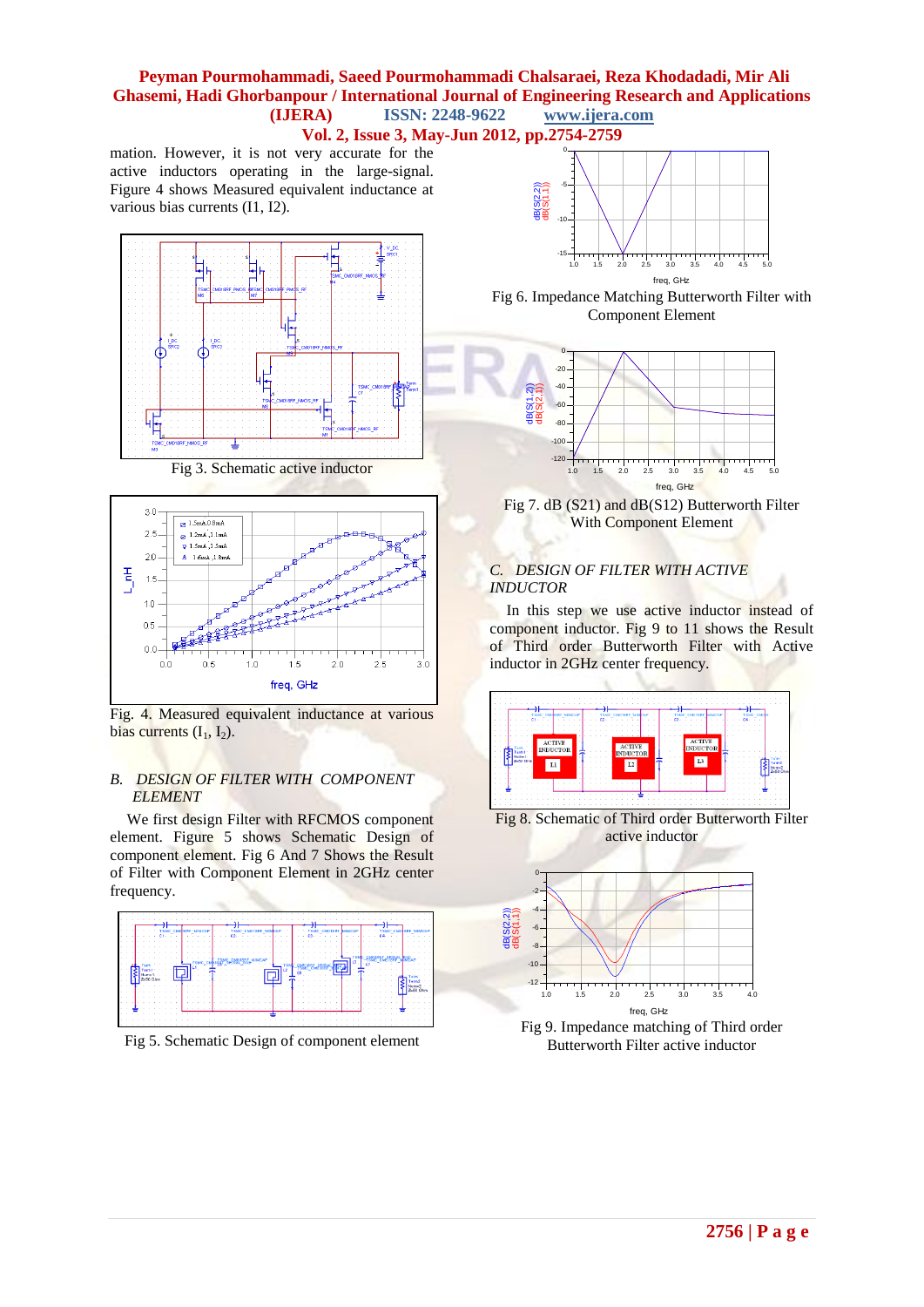**Peyman Pourmohammadi, Saeed Pourmohammadi Chalsaraei, Reza Khodadadi, Mir Ali Ghasemi, Hadi Ghorbanpour / International Journal of Engineering Research and Applications (IJERA) ISSN: 2248-9622 www.ijera.com Vol. 2, Issue 3, May-Jun 2012, pp.2754-2759**



Fig 10. dB (S21) of Third order Butterworth Filter active inductor



Fig 11.Ripple of Third order Butterworth Filter active inductor

## **V. DESIGN OF THIRD ORDER BUTTERWORTH BANDPASS FILTER USING HEMT**

## *A. DESIGN ACTIVE INDUCTOR HEMT*

Figure 12 shows schematic active inductor ED02AH, HEMT technology and Figure 13 shows measured equivalent inductance at various bias currents (I1, I2).



Fig 12. Schematic active inductor for this work



Fig. 13. Measured equivalent inductance at various bias currents  $(I_1, I_2)$ .

#### *B. . DESIGN OF FILTER WITH COMPONENT ELEMENT*

We first design Filter with HEMT component element. Figure 14 shows Schematic Design of component element. Fig 15 And 16 Shows the Result of Filter with Component Element in 2GHz center frequency.



Fig 14. Schematic Design of component element



Fig 15. dB(S21) and dB(S12) Butterworth Filter With Component Element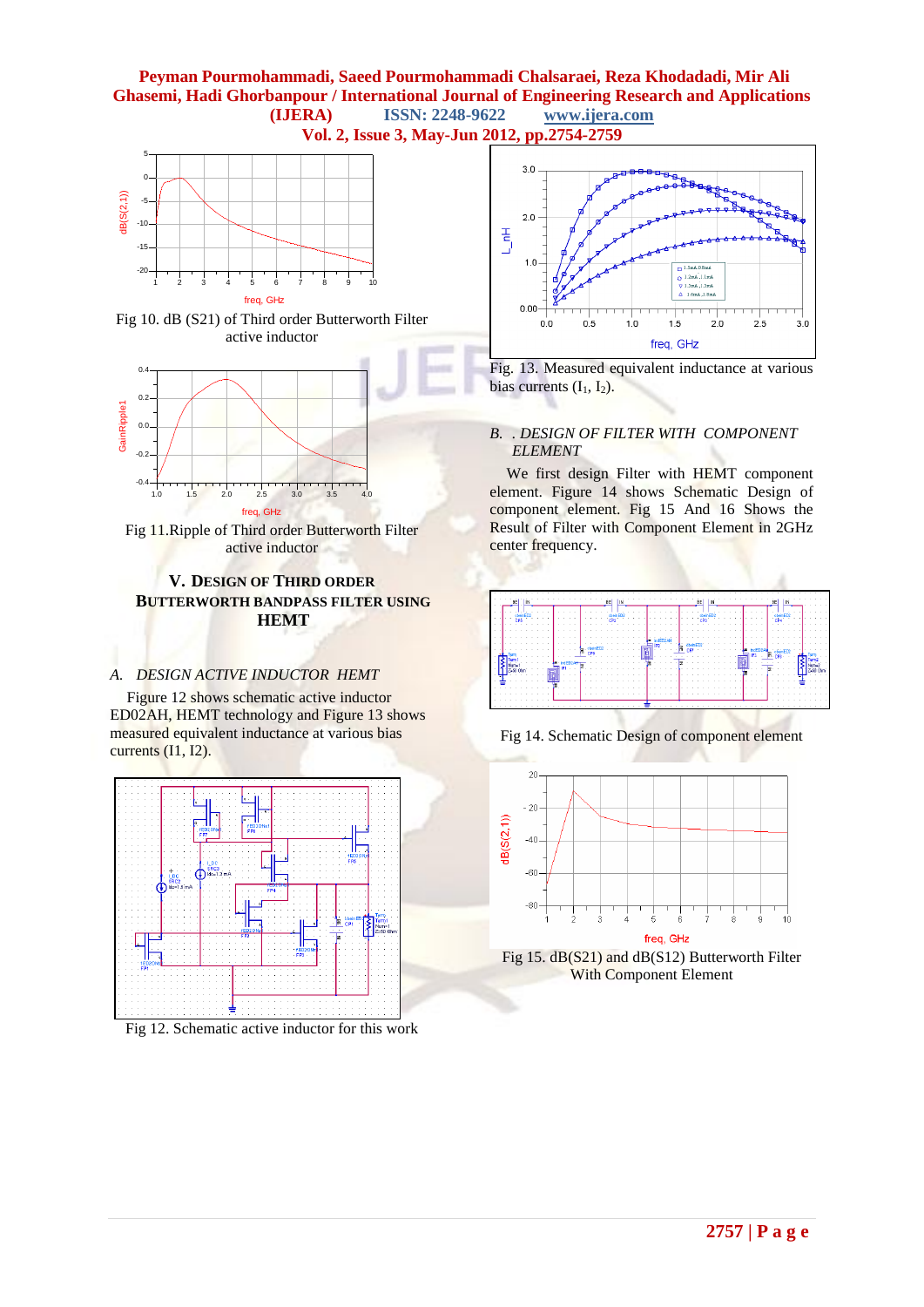





#### *C. DESIGN OF FILTER WITH ACTIVE INDUCTOR*

In this step we use active inductor instead of component inductor. Fig 18 to 20 shows the Result of Third order Butterworth Filter with Active inductor in 2GHz center frequency.











Fig 19. dB(S21) of Third order Butterworth Filter active inductor



Fig 20.Ripple of Third order Butterworth Filter active inductor



COMPARE FILTER ACTIVE RFCMOS AND HEMT **TECHNOLOGY** 

|                 | <b>RFCMOS</b> | <b>HEMT</b> |
|-----------------|---------------|-------------|
| frequency       | $2$ GHz       | 2 GHz       |
| S <sub>21</sub> | 0.3dB         | $-7dB$      |
| S <sub>11</sub> | $-9.1dB$      | $-7.566dB$  |
| S <sub>22</sub> | $-11.2dB$     | $-11.2dB$   |
| Gain Ripple     | 0.32          | 03          |

### **VI. CONCLUSIONS**

In this work we present Design with two technology RFCMOS and HEMT .achieved result, for Impedance matching and (S21) the result RFCMOS technology better of HEMT but result Ripple is inverse.

#### **REFERENCES**

- [1] Rodriguez Tellez, J., Diaz Asua, E. and Arinez, D. (1997). Assessment of active microwave inductors. IEE Proc. Circuits & Devices Systems, 144(3), 161–166.
- [2] GaAs IC Foundry Design Manual (Process F20=F14), GEC Marconi Materials Technology, Caswell, Towcester, NN12 8EQ, UK.
- [3] Hewlett-Packard Series IV Microwave Design System. Hewlett-Packard Ltd, Stockport SK3 0RB, UK.
- [4] El-Khoury, S. (1996). New approach to the design of active floating inductors in MMIC technology, IEEE Trans Microwave Theory & Techniques, 44(4), 505–512.
- [5] Zhang, G. F. and Gautir, J. L. (1993). Broadband lossless monolithic microwave active floating inductor. IEEE Microwave Guid. Wave Lett., 3(4), 98–100.
- [6] T. Tokumitsu et al., "Multilayer MMIC using a 3  $m$  3 layer dielectric film structure," in *IEEE MTT-S Int. Microw. Symp. Dig.*, May 1990, vol. 2, pp. 831–834.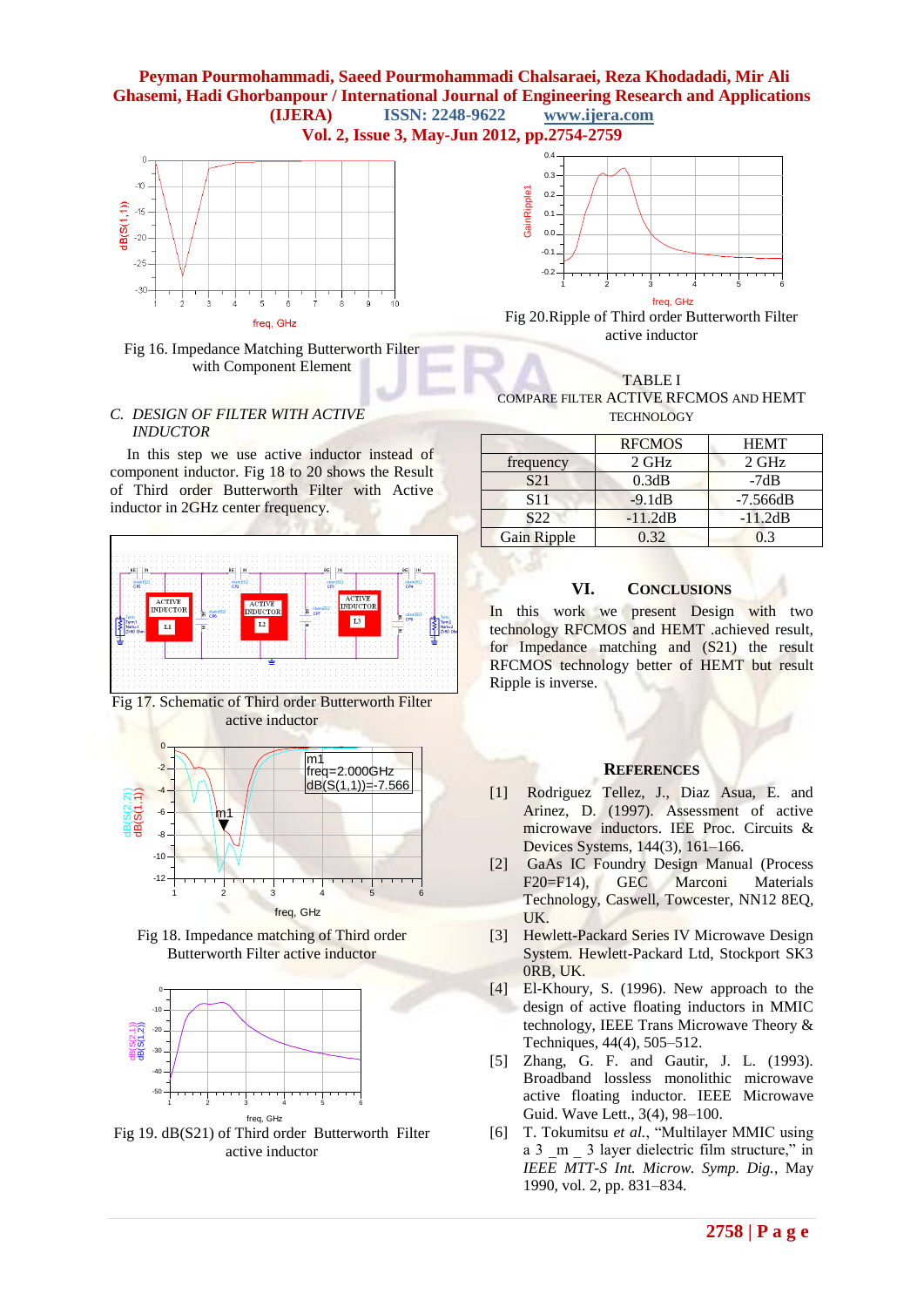- **Vol. 2, Issue 3, May-Jun 2012, pp.2754-2759**
- [7] I. Toyoda *et al.*, "Multilayer MMIC branchline coupler and broad-side coupler," in *IEEE Microw. Millimeter-Wave Monolithic Circuits Symp.*, Jun. 1992, pp. 79–82.
- [8] C. Y. Ng, M. Chongcheawchamnan, and I. D. Robertson, "Lump-distributed hybrids in 3D-MMIC technology," Proc. Inst. Elect. Eng.-*Microw., Antennas, Propag.*, vol. 151, no. 4, pp. 370–374, Aug. 2004.
- [9] Y. C. Chiang and C. Y. Chen, "Design of lumped element quadrature hybrid," Electron. *Lett.*, vol. 34, no. 5, pp. 465–467, Mar. 1998.
- [10] L.-H. Lu *et al.*, "Design and implementation of microm-achined lumped quadrature (90 ) hybrids," in *IEEE MTT-S Int. Microw. Symp. Dig.*, May 2001, vol. 2, pp. 1285–1288.
- [11] R. C. Frye, S. Kapur, and R. C. Melville,  $A$ 2-GHz quadrature hybrid implemented in CMOS technology,‖ *IEEE J. Solid-State Circuits*, vol. 38, no. 3, pp. 550–555, Mar. 2003.
- [12] W.-S. Tung, H.-H.Wu, and Y.-C. Chiang, "Design of microwave wideband quadrature hybrid using planar transformer coupling method," IEEE Trans. Microw. Theory Tech., vol. 51, no. 7, pp. 1852–1856, Jul. 2003.
- [13] T. Hirota, A. Minakawa, and M. Muraguchi, "Reduced-size branchline and rat-race hybrids for uniplanar MMIC's," IEEE Trans. Microw. *Theory Tech.*, vol. 38, no. 3, pp. 270–275, Mar. 1990.
- [14] G.Avitabile et al., "A5.8 GHz ISM band active 90 hybrid and variable attenuator," *Microw. Opt. Technol. Lett.*, vol. 36, no. 5, pp. 325–327, Feb. 2003.
- [15] L.-H. Lu, H.-H. Hsieh, and Y.-T. Liao,  $A$ wide tuning-range CMOS VCO with a differential tunable active inductor," *IEEE Trans. Microw. Theory Tech.*, vol. 54, no. 9, pp. 3462 3468, Sep. 2006.
- $[16]$  L.-H. Lu, Y.-T. Liao, and C.-R.Wu, "A miniatu-rizedWilkinson power divider with CMOSactive inductors,‖ *IEEE Microw.Wireless Compon. Lett.*, vol. 15, no. 11, pp. 775–777, Nov. 2005.

## **Authors' information**



**Peyman Pourmohammadi**

was born in Rasht , Iran, in 1986. He received the B.Sc. degree in Electrical Engineering, Control Systems from Sadjad Institute for

higher education, Mashhad, Iran, in 2009 and the M.S.c degree in Electrical Engineering, Electronics from Islamic Azad University, Ahar branch, Ahar, Iran, in 2012.His research interests include Microwave Active Filters, LNA, Mixer, RF Application, Phase Locked Loops "PLL", Image Processing, Optical Microresonators, Optical Filters, Nano imprint Lithography " NIL", Organic Light Emitting Diodes "OLED" for Display and Lighting Applications, Laser and Photonic Crystals. Peyman\_Pourmohammadi@yahoo.com



**Saeed Pourmohammadi Chalsaraei** was born in Rasht ,Iran, in 1983. He received the B.Sc. and M.Sc degrees in Electrical Engineering, Electronics

from Sadjad Institute for higher education, Mashhad, Iran and Islamic Azad University, Qazvin branch, Qazvin, Iran, in 2004 and 2011, respectively. His research interests include Power Amplifier, Wireless networks, LNA, Mixer, RF Application, Signal processing, Photonic Crystals, Laser and Optical Filters.

Mr. Pourmohammadi is a lecturer in Islamic Azad University, Rasht branch, Masal, Iran.SaeedPourmohammadi@yahoo.com



**Reza Khodadadi** was born in Tehran, Iran, in 1975. He received the B.Sc. and M.Sc degrees in electrical engineering, electronics, Islamic Azad University ,Karaj branch, Karaj, Iran and

Islamic Azad University, Ahar , Iran, in 2000 and 2012, respectively. His research interests include Strengthening the Optical Sensors, Photonic Crystals, Laser, Wireless Networks, LNA, Audio Mixers, RF Application, Signal Processing and Artificial Intelligence.

Mr. khodadadi is a lecturer in Islamic Azad University, Karaj Branch, Karaj, Iran. [UR\\_Khodadadi@yahoo.com](http://us.mg5.mail.yahoo.com/neo/compose?to=UR_Khodadadi@yahoo.com)